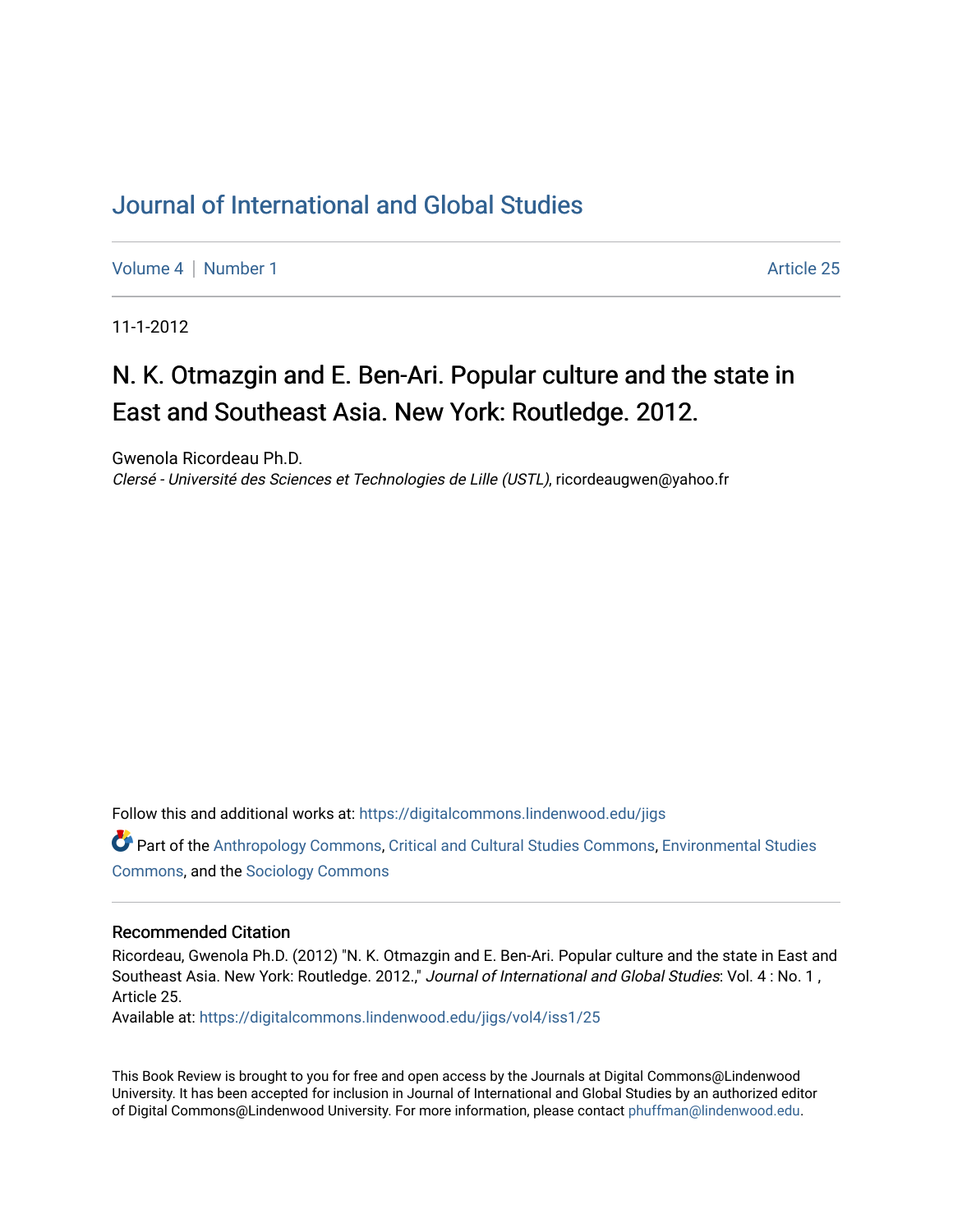### **N. K. Otmazgin and E. Ben-Ari.** *Popular culture and the state in East and Southeast Asia***. New York: Routledge. 2012.**

While much originated in Europe and the United States, a significant proportion of the new and global popular culture has been produced in and disseminated from East and Southeast Asia. Since too less attention has been paid to the role of States and cross-state cultural interactions, the book edited by Nissim Kadosh Otmazgin and Eyal Ben-Ari is appealing. With *Popular Culture and the State in East and Southeast Asia,* readers are provided with a precise analysis on State, political power, and industrial and economic policy as they both shape and are shaped by popular culture.

In the past, cultural policies represented ways for governments to emphasize and reinforce nation-building or prevent infiltration of "foreign" cultures. Cultural policies often involved regulating, shaping, and managing cultural tastes. Implemented though building museums and monuments or promoting "national sports" (sumo in Japan, taekwondo in South Korea, etc.) for example, the strongest expression of cultural policies is found in censorship.

It is only recently that issues related to popular culture have been added to bilateral and multilateral negotiations between East Asian countries (with a special emphasis placed on intellectual property violations). Since the 1990s, the production and export of popular culture products has reached a massive scale, gradually gaining the attention of governments and the mass media. The success of the cultural industries generated a major shift: State policies centered both on its potential for enhancing countries' so-called "soft power" and the possibility of cultivating lucrative exportations.

The concept of popular culture has actually to be questioned (Otmazgin & Ben-Ari, 2012, pp. 6-7), especially because the Western-based distinction between high and popular cultures is less relevant to the way massively produced cultural commodities are perceived and consumed. Moreover, in East Asia, the distinction between popular culture and high culture is less evident in everyday life than in the West, since many practices that might be labeled as elite have become the domain of a huge middle class.

## **Popular culture and soft power**

Nye (1990) used the term soft power to describe the growing importance of nontraditional means a country can wield to influence another country's wants. Throughout the book, many contributors discuss why and how popular culture can be investigated within the soft power frame. Even if the discourse over soft power that has emerged over the past 15 years has increased awareness of the potential for extracting the "power" of popular culture to serve State ends, soft power as a concept may not be able to fully capture the dynamics of how people consume, appropriate, conceive, and indigenize imported culture and norms (p. 16).

Several case studies show the methodological challenges authors face with the use of the concept of soft power. For example, Galia Press-Barnathan (Chapter 2), who examines the links between popular culture and international relations, makes clear the distinction between the use of soft power as an analytical tool and its employment in political, popular and intellectual discourses. She also warns about the difficulties to establish a clear link between the diffusion of cultural products and the acquisition and exercise of soft power by Asian major powers.

Even if some States engage in systematic public policies to promote them, the export of content industry goods that are supposed to provide soft power is determined in the last resort by economic logic and economic actors. Even if pleasure is said to be the main motivation for consuming cultural goods, Jean-Marie Bouissou (Chapter 3) underlines that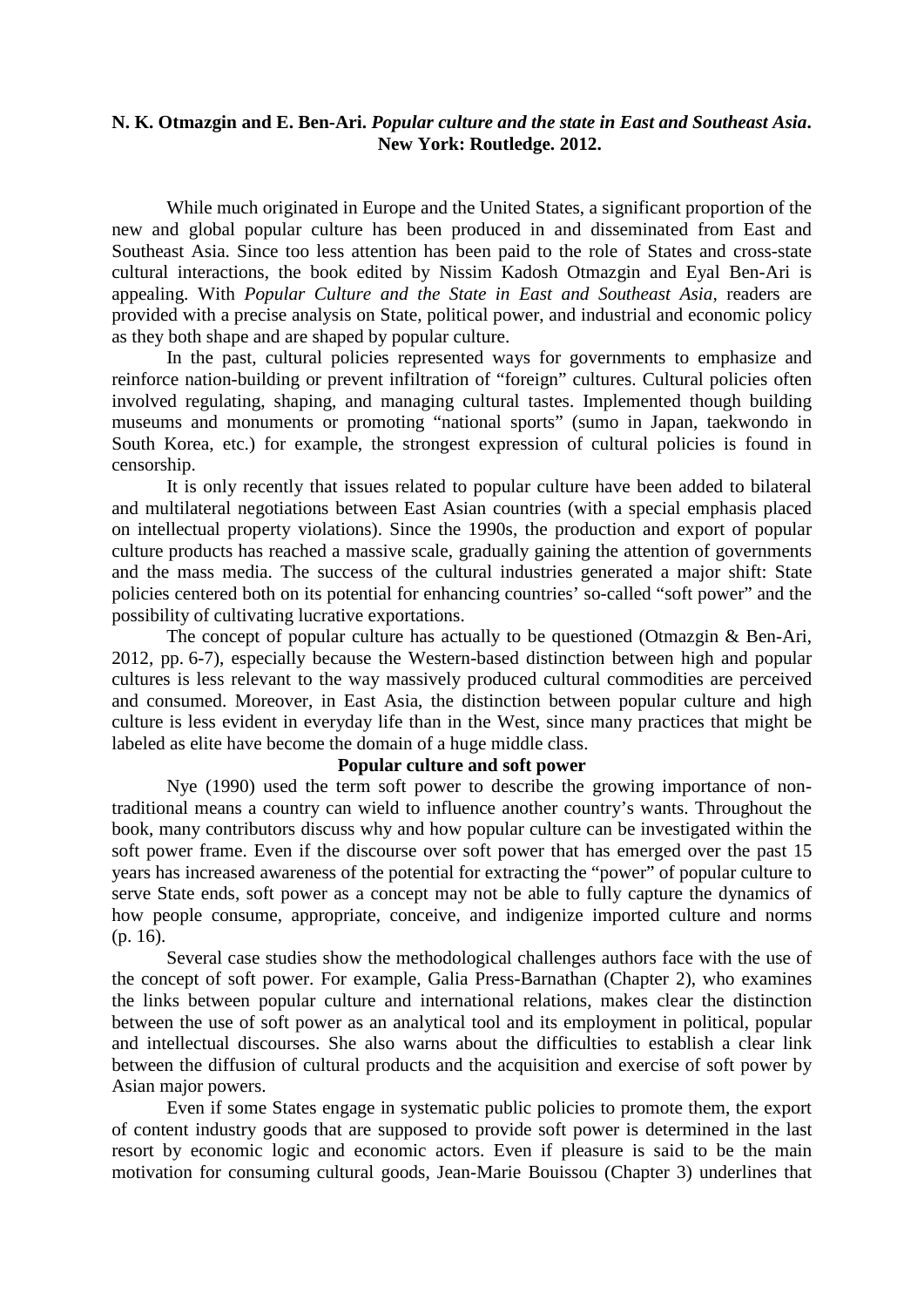this consumption stems primarily from their availability, quality, and price, like the consumption of any other good (p. 47). It is meticulously illustrated in his research about the "Manga diplomacy" in four European countries and the use of characters from Manga and animation in order to convey abroad messages that intend to promote Japanese interests or policies.

#### **Policy making and popular culture**

Several contributors examine popular cultures in the context of policy-making and the inspiring role of South Korea governmental policy throughout Asia since it has initiated in the mid-2000s its own digital content promotion to support its digital media industry. According to Jung-Yup Lee (Chapter 7), South Korea's policy exemplifies one specific way in which the State managed different geographical scales and how national culture was redefined less as the source of coherent cultural identity than in relation to transnational trade.

Two authors investigate Japan's aspiration to become a "content superpower" and the Japanese government shift, around 2004, from a century-long practice of promoting traditional arts to supporting the popular culture industry under the banner "Cool Japan". Souichirou Kozuka (Chapter 6) examines the use of copyright law as a new industrial policy and Kuhee Choo (Chapter 5) investigates Japan's global promotion of its content industry. It appears that what initially began as an economic strategy to establish Japan's economic and cultural power within the global, mostly Western, market later turns into an image promotion that has been adhering to Japan's long history of self-essentialization and orientalization in face of the Western "other".

### **Cultural policy and the dynamics of censorship**

The last section of *Popular Culture and the State in East and Southeast Asia* questions cultural policy and censorship. It is actually noteworthy that popular cultural products may promote inter-Asian hate and may also manipulate historical animosity to stimulate sales. Kwai-Cheung (Chapter 10) gives an accurate insight on this issue through several popular culture productions and their relations with some of the major historical controversies and enmity between China, Korea, and Japan.

Two contributors, Laikwan Pang (Chapter 8) and Marwyn S. Samuels (Chapter 9), investigate on the State censorship in China. The first one examines China's first importation of foreign (Japanese) cultural products after the Cultural Revolution. He shows how a depoliticized notion of "cultural policy" replaced "cultural politics" as the normative Stateculture relations. He also argues that State attention to culture shifted in late 1970s and early 1980s from political propaganda to pacification, and while both entertainment and intellectual culture manifested a pluralization, they were also increasingly depoliticized.

Contrasting with a monolithic view of State censorship, the study of Marwyn S. Samuels about "the vagaries of State censorship" in China echoes Cherian George's (Chapter 11) contribution about Singapore's theatre and film practitioners who have successfully negotiated for the relaxation of censorship rules. The concessions sought and secured are limited, but they are significantly greater than the regulatory reforms requested by professional journalists. According to the author, one reason for this difference could be contrasting levels of autonomy; some fields of cultural production are less tied than other fields to the political and economic powers.

The picture that emerges from the chapters in this volume underscores a number of contradictions and tensions between State policies and the creative industries. As many of the contributions demonstrate, there is an inherent tension between the policy side with its emphasis on intentionality, planning, and foreseeable consequences, and the dynamic, unintended, often not fully planned nature of the production and dissemination of popular culture. Some contributors like Kwai-Cheung Lo (Chapter 10) discuss the diffusion of